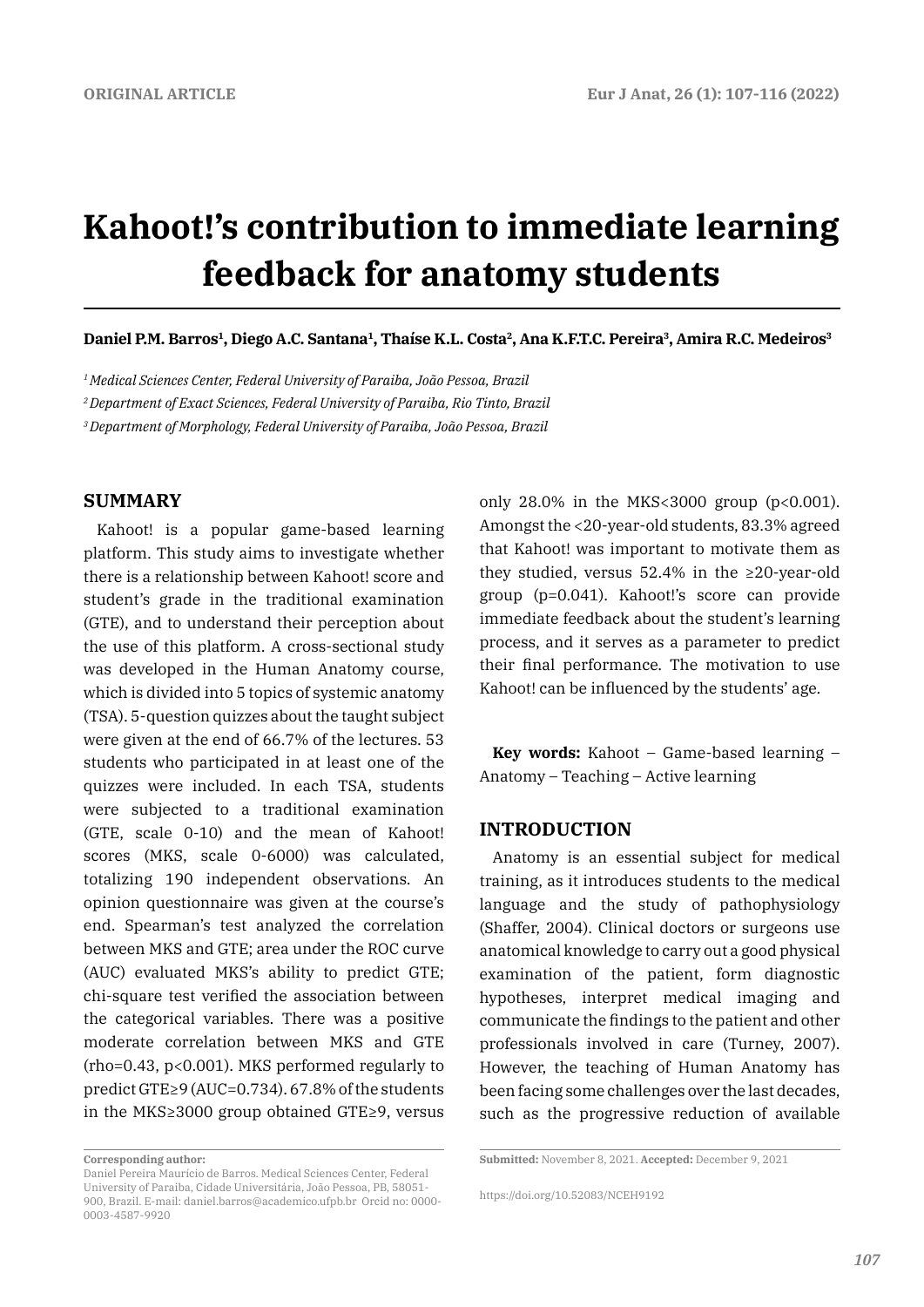time, the large amount of content, the increase in the number of students and the difficulty of access to cadaveric dissection (Guimarães et al., 2017). In addition, the new generation of students has demands such as connectivity, practical application of knowledge and innovation in the teaching-learning process (Ruzycki et al., 2019), in contrast to the shortage of anatomy professors in the labor market (Wilson et al., 2020). In the last few years, the perspective that the best way to deal with these difficulties is by combining several pedagogical resources that complement one another has grown, ranging from traditional dissection to new methods of active learning (Estai and Bunt, 2016).

Several active learning techniques have been used to overcome the challenges inherent in the teaching-learning process of anatomy, such as team-based learning, case-based learning and game-based learning (Singh et al., 2019; Aktekin et al., 2018; Zumwalt et al., 2010; Nieder et al., 2005). Associated with these new pedagogical practices, technological advances have shown that applications for smartphones can be useful tools in medical education (Payne et al., 2012; Fan et al., 2016). The use of smartphones for educational purposes (mobile learning) can enable a favorable environment for the construction and fixation of learning, which has generated an increasing mobilization to investigate how to implement, validate and improve these tools for teaching anatomy (Rondon et al., 2013; Pather et al., 2020; Küçük et al., 2016; Lall et al., 2019; Egarter et al., 2020).

In this context of constant innovation, tools such as the game-based student response system (GSRS) emerge, a new generation of "clickers", instruments used to provide greater interaction between professors and students in the classroom (Caldwell, 2007; Wang, 2015). Kahoot! is a GSRS launched in 2013 that allows the creation of interactive multi-choice questionnaires, the result of the Lecture Quiz prototype developed by the Norwegian University of Science and Technology (Wang, 2015). It is a user-centered tool based on behavioral design methodologies (Plump and LaRosa, 2017). In this sense, it can be used to review knowledge, assess students continuously and improve classroom dynamics, in order to increase student motivation, pleasure and concentration (Wang and Tahir, 2020).

Our hypothesis is that the Kahoot! score may generate useful feedback for the student to measure whether the taught content has been assimilated at the end of the lecture. Therefore, the objective of this study is to investigate the relationship between the Kahoot! score and the performance obtained in the traditional examination of the anatomy subject, as well as understanding the students' perception of the use of Kahoot! in teaching anatomy, according to their sociodemographic profile.

# **MATERIALS AND METHODS**

#### **Ethical Approval**

The study was approved by the Research Ethics Committee of the Federal University of Paraiba's Health Sciences Center, under protocol number 2.617.483. All ethical and legal aspects for research with human beings were adopted and the participants signed the Free and Informed Consent Term, according to Resolution nº 466/2012 of the Brazilian National Health Council.

#### **Study design**

This is a quantitative cross-sectional study, developed in the Department of Morphology of the Federal University of Paraiba's Health Sciences Center, by the Human Anatomy professors and teaching assistants of the Medicine course. This subject is part of the integrated curriculum of the pre-clinical phase, which consists of lectures with theoretical exposition of the content and practical activities with human cadavers in the anatomy laboratory. The course content is divided into 5 topics of systemic anatomy (TSA): TSA1 - Cardiovascular System (6 lectures); TSA2 - Respiratory System (4 lectures); TSA3 - Digestive System (8 lectures); TSA4 - Endocrine and Reproductive Systems (4 lectures); and TSA5 - Urinary System (2 lectures). The data collection was conducted in the first semester of 2018, when students were invited to respond Kahoot! quizzes about the content taught, at the end of the lectures. At the completion of every TSA, the students were sent to a traditional examination. In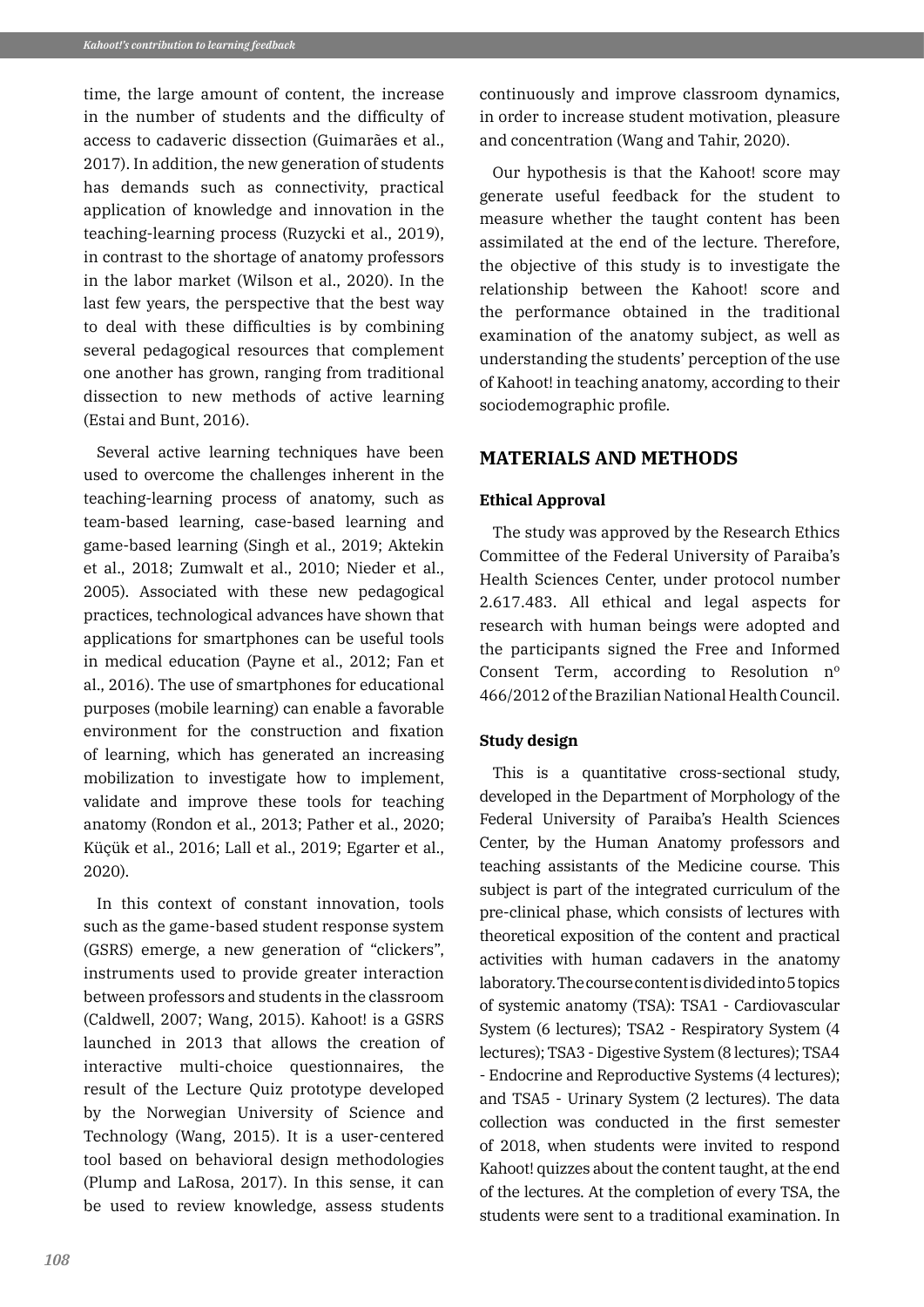addition, an opinion questionnaire about Kahoot! platform was applied at the end of the course.

## **Participants' recruitment**

Fifty-six first-year medical students enrolled in the Human Anatomy course were invited to participate in the study. The inclusion criteria adopted was to have participated in at least one Kahoot! quiz during the academic semester, and to have taken the traditional examination of this TSA. Fifty-three students (94.6%) who met these criteria were included and the student participation in each TSA was considered independently, totalizing 190 observations. Twenty-one students (39.6%) participated in the activities of all five TSAs; 9 (16.9%) participated in the activities of four different TSAs; 10 (18.8%) participated in the activities of three different TSAs; 6 (11.3%) participated in the activities of two different TSAs; and 7 (13.2%) participated in only one TSA. Thirty-nine (73.6%) students responded to the socio-demographic profile questionnaire. The participants' median age was 20 years, ranging from 18 to 26 years. 54.7% were men, 56.4% lived in their own family home, 89.7% were never employed, 97.4% were single and 97.4% had never attended another college before. Per capita family income was expressed in minimum wages (MW) in force at the time, with 1 MW equivalent to R\$ 954.00 or U\$ 261.40. The median of the per capita family income was 1.6 MW, ranging from 0.3 to 6.0 MW.

### **Kahoot! platform**

Two experienced anatomy professors produced and reviewed 16 Kahoot! quizzes, containing questions that reflected the learning objectives of the respective lectures (Graham, 2015). Each quiz was composed of 5 multiple-choice questions with 4 alternatives of which students should choose a correct alternative regarding a concept or anatomical structure described through a text or an image. The parameters "question timer" and "points possible" were adjusted to 60 seconds and 1000 points, respectively.

At the end of the lectures, a Kahoot! quiz was shown from a computer connected to a projector and interested students participated through the Kahoot! app for smartphones (Aktekin et al., 2018). The students were instructed on the operating rules of the platform and were asked to identify themselves by a previously defined numerical code to enable data tabulation and ensure anonymity. The platform was programmed to display the question and only then present the alternatives and start the timing.

A ranking with the best scores for the sum of the 5 questions is displayed after the completion of the quiz. The score for each answer is calculated using the formula  $\left(1 - \left(\frac{r}{r}\right)\right)$  (question  $time$ }  $/$  2) {points possible} ]. The player can also receive 100, 200, 300 and 400 streak bonus points for 2, 3, 4 and 5 correct answers, respectively. Thus, the platform calculates the final score based on the number of correct answers and the speed with which the answers were given and, finally, provides a report of this data (Wang and Tahir, 2020). In every quiz applied, the maximum possible score was 6000 points.

The quizzes were given in 16 (66.7%) of the 24 lectures scheduled in the Human Anatomy course. Indeed, 4, 1, 5, 4 and 2 Kahoot! were conducted in TSA1, TSA2, TSA3, TSA4 and TSA5, respectively, which provided a frequency of quizzes for these TSAs of 66.7%, 25%, 62.5%, 100% and 100%. Student participation in each TSA was represented by the arithmetic mean of Kahoot! score (MKS) in the respective topic.

#### **Traditional examination**

The official assessment of the students was carried out at the end of every TSA, totaling five tests. This traditional examination was composed of two parts, one theoretical and one for the identification of anatomical structures in cadavers. Every theoretical test included 10 multiple-choice questions compatible with the content taught. The identification test consisted of 20 anatomical elements discussed in the lecture. The student's grade in the traditional examination (GTE) of each TSA was represented by the arithmetic mean of the scores of the theoretical test and the identification test on anatomical structures in the cadaver, ranging from 0 to 10. GTE greater than or equal to 7, 8 and 9 were considered as sufficient, regular, and excellent performance, respectively.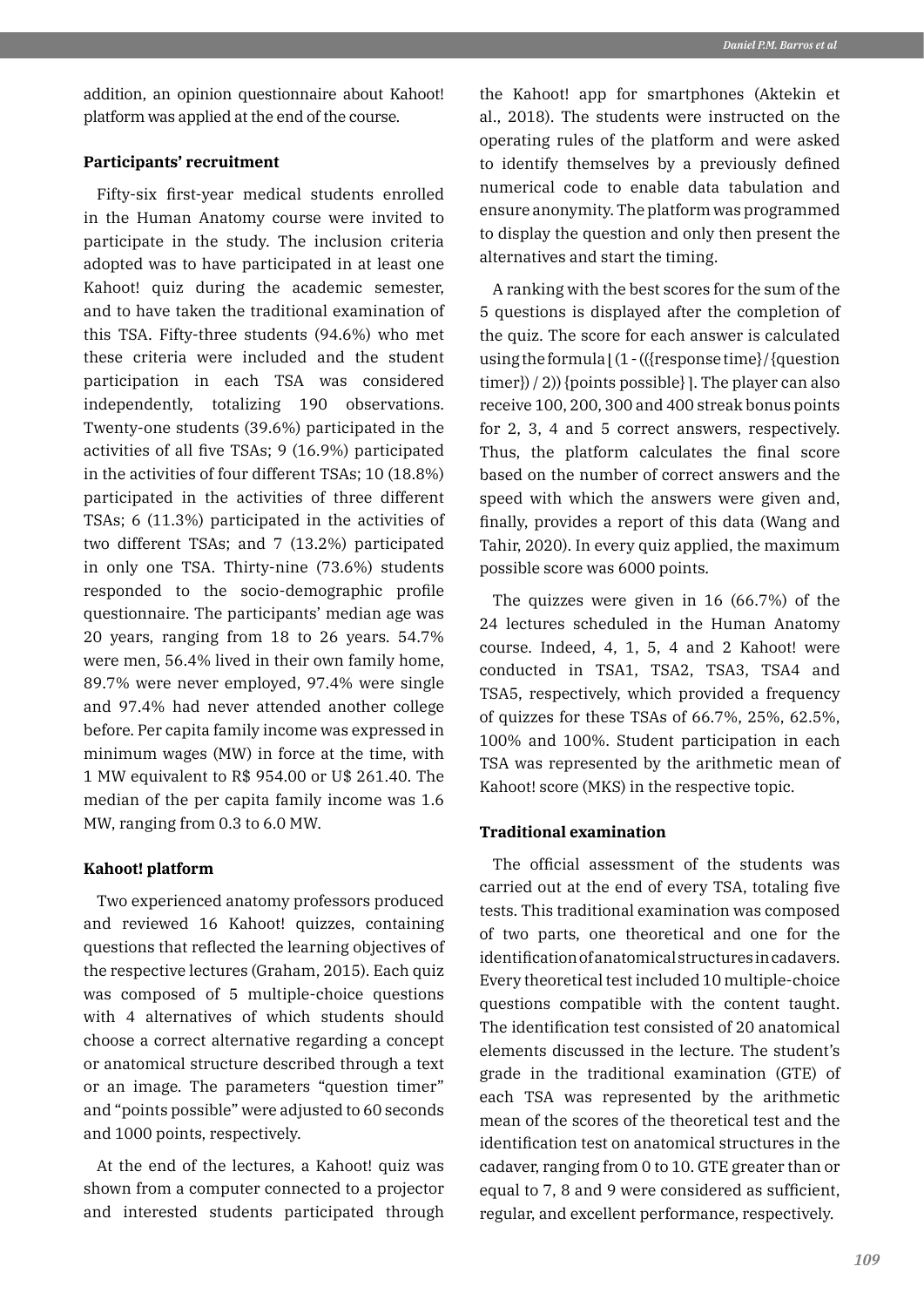### **Student feedback**

A questionnaire developed by the authors and based on the Likert scale was used to assess the students' opinions about the use of Kahoot!, considering the following sentences: 'I had fun using Kahoot!'; 'I would recommend Kahoot! to assist in learning of other subjects'; 'I would use Kahoot outside of the university'; 'Kahoot was important for me to learn anatomical terms taught in the lecture'; 'Kahoot! contributed to my performance in the Human Anatomy tests'; and 'Kahoot! was important to keep me motivated in the study of Human Anatomy'.

#### **Statistical analysis**

The statistical analysis was performed using R version 3.6.3 (R Core Team, Vienna, Austria) and RStudio version 1.2.5033 (RStudio Inc., Boston, MA, USA). The internal consistency of the opinion questionnaire was evaluated by Cronbach's alpha coefficient. The data normality was verified by the Kolmogorov-Smirnov test with Lilliefors adjustment. Due to the non-parametric distribution, the Kruskal-Wallis test was used to assess whether there was a variation in MKS and GTE between the different TSAs. Spearman's

correlation coefficient was calculated to assess whether there is an association between MKS and GTE. Area under the ROC curve (AUC) was used to evaluate the performance of MKS in predicting GTE (score greater than or equal to 7, 8 and 9). The parameters sensitivity, specificity, positive predictive value, negative predictive value, and accuracy were also calculated using as MKS cutoff point  $\geq$  3000. The Chi-square test was used to assess the association between MKS in categories and the student's performance in the traditional examination, as well as to identify the association between sociodemographic variables and the students' opinion about the use of Kahoot!. All tests were applied considering a 95% confidence interval.

# **RESULTS**

# **Relationship between Kahoot! score and the grade in the traditional examination**

Both MKS and GTE varied according to TSA (p <0.001), and, except for TSA2, these scores increased as the subject progressed. Detailed descriptive statistics are shown in Table 1. There was a significant positive and moderate

**Table 1.** Descriptive analysis of the Kahoot! score and grade in the traditional examination according to the topics of systemic anatomy course (n=190).

| <b>Parameter</b> | <b>TSA</b>     | $\mathbf n$ | Minimum | <b>Maximum</b> | Mean   | SD     | <b>Median</b> | <b>IQR</b> | <b>Normality</b> |
|------------------|----------------|-------------|---------|----------------|--------|--------|---------------|------------|------------------|
| <b>MKS</b>       | $\mathbf{1}$   | 48          | 843.0   | 4721.8         | 2354.5 | 827.5  | 2348.1        | 1173.5     | 0.200            |
|                  | 2              | 34          | 775.0   | 4355.0         | 2158.4 | 997.1  | 1796.0        | 1308.0     | 0.020            |
|                  | 3              | 41          | 1721.0  | 5146.5         | 3344.7 | 828.2  | 3470.5        | 1217.8     | 0.200            |
|                  | $\overline{4}$ | 39          | 932.0   | 4999.3         | 3578.7 | 890.2  | 3680.0        | 1077.5     | 0.200            |
|                  | 5              | 28          | 969.0   | 5601.5         | 3643.1 | 1382.9 | 3916.0        | 2484.1     | 0.200            |
|                  | Total          | 190         | 775.0   | 5601.5         | 2974.3 | 1144.7 | 2950.8        | 1690.3     | 0.200            |
| <b>GTE</b>       | $\mathbf{1}$   | 48          | 3.9     | 10.0           | 8.2    | 1.2    | 8.2           | 1.4        | 0.200            |
|                  | $\overline{2}$ | 34          | 3.5     | 9.3            | 7.6    | 1.4    | 7.9           | 1.7        | 0.040            |
|                  | 3              | 41          | 3.9     | 10.0           | 8.5    | 1.4    | 9.1           | 1.8        | 0.004            |
|                  | $\overline{4}$ | 39          | 4.3     | 10.0           | 8.8    | 1.4    | 9.3           | 1.4        | < 0.001          |
|                  | 5              | 28          | 8.5     | 10.0           | 9.6    | 0.4    | 9.8           | 0.5        | < 0.001          |
|                  | Total          | 190         | 3.5     | 10.0           | 8.5    | 1.4    | 8.8           | 1.6        | < 0.001          |

TSA = topic of systemic anatomy; SD = Standard deviation; IQR = interquartile range; MKS = Mean of Kahoot! score; GTE = grade in the traditional examination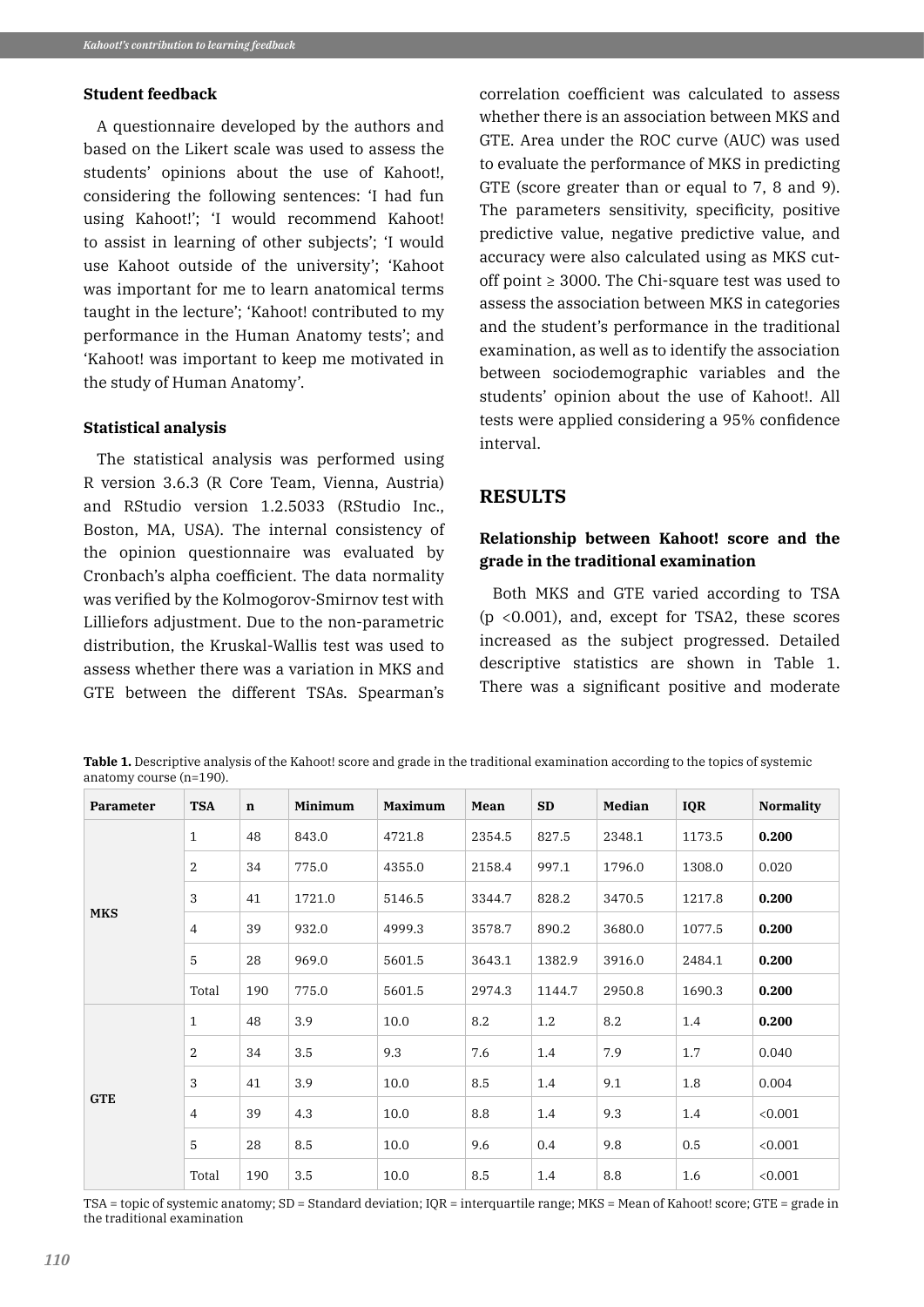correlation between MKS and GTE (rho = 0.43, p <0.001). MKS showed regular performance to predict GTE  $\geq 8$  (AUC = 0.720, p < 0.001) and GTE  $\geq$  9 (AUC = 0.734, p = 0.037), but performance was poor to predict GTE  $\geq$  7 (AUC = 0.655, p = 0.018), as shown in Fig. 1. The cut-off point  $MKS \geq 3000$  (half of the maximum possible score to be reached) was chosen to perform a detailed analysis, as shown in Table 2.

Considering the categories MKS < 3000 and  $MKS \geq 3000$ , there was a significant association between the Kahoot! score and performance in the traditional examination (Fig. 2). A total of 94.4% of students in the MKS  $\geq$  3000 group achieved GTE  $\geq$ 7, which was statistically different from the 83.0% of students who achieved this grade in the MKS < 3000 group (p = 0.014). While 85.6% of students in the MKS  $\geq$  3000 group reached GTE  $\geq$  8, this percentage was 61.0% in the MKS < 3000 group ( $p$  <0.001). Finally, 67.8% of students in the MKS  $\ge$ 

3000 group achieved GTE  $\geq$  9, versus only 28.0% in the MKS < 3000 group ( $p \le 0.001$ ).

## **Student opinion about Kahoot!**

Thirty-nine participants (73.6%) answered the opinion questionnaire. The questionnaire showed substantial internal consistency, with Cronbach's Alpha of 0.799. The level of agreement of the participants with the sentences is shown in Fig. 3. It was found that 83.3% of younger students, up to 19 years old, agreed that the use of Kahoot! was important in motivating the study of Human Anatomy, versus 52.4% in the group aged 20 or over  $(p = 0.041)$ . There was no association between the students' opinion about the use of Kahoot! and other sociodemographic variables analyzed (gender, paid employment, marital status, previous education, housing type and family income per capita).



**Fig. 1.-** ROC curve using the Kahoot score as a predictor of grade in the traditional examinations (n = 190).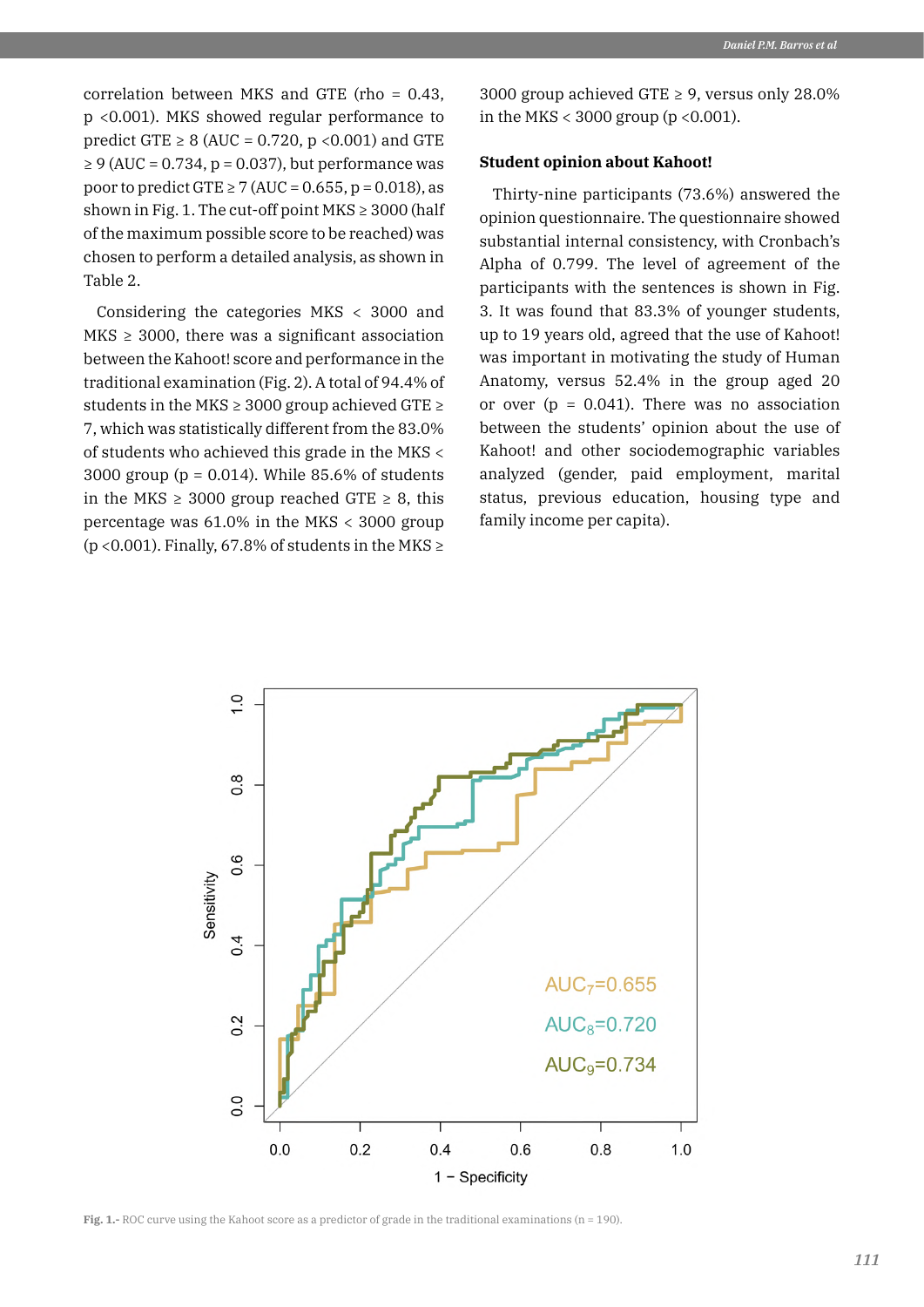| Table 2. Diagnostic test results to evaluate the ability of Kahoot! score (MKS) greater than or equal to 3000 to predict grade in the |
|---------------------------------------------------------------------------------------------------------------------------------------|
| traditional examination (GTE) greater than or equal to 7, 8 and 9 ( $n=190$ ).                                                        |

| $MKS \geq 3000$           | $GTE \geq 7.0$ |               | $GTE \geq 8.0$ |               | $GTE \geq 9.0$ |               |
|---------------------------|----------------|---------------|----------------|---------------|----------------|---------------|
| Diagnostic tests          | (% )           | 95%CI         | (% )           | 95%CI         | (% )           | 95%CI         |
| Sensitivity               | 50.6           | $43.0 - 58.2$ | 55.8           | $47.5 - 64.1$ | 68.5           | $58.9 - 78.2$ |
| <b>Specificity</b>        | 77.3           | $59.8 - 94.8$ | 75.0           | $63.2 - 86.8$ | 71.3           | $62.5 - 80.1$ |
| Positive predictive value | 94.4           | $89.7 - 99.2$ | 85.6           | $78.3 - 92.8$ | 67.8           | $58.1 - 77.4$ |
| Negative predictive value | 17.0           | $9.6 - 24.4$  | 39.0           | $29.4 - 48.6$ | 72.0           | $63.2 - 80.8$ |
| Accuracy                  | 53.7           | $46.6 - 60.8$ | 61.1           | $54.1 - 68.0$ | 70.0           | $63.5 - 76.5$ |



**Fig. 2.-** Distribution of the frequency of grades in the traditional examination (GTE) greater than or equal to 7 (a), 8 (b) and 9 (c), according to the mean Kahoot! score (MKS) (n = 190).



**Fig. 3.-** Student's opinion about the use of Kahoot! in the study of Human Anatomy, considering the level of agreement with the sentences (n = 39).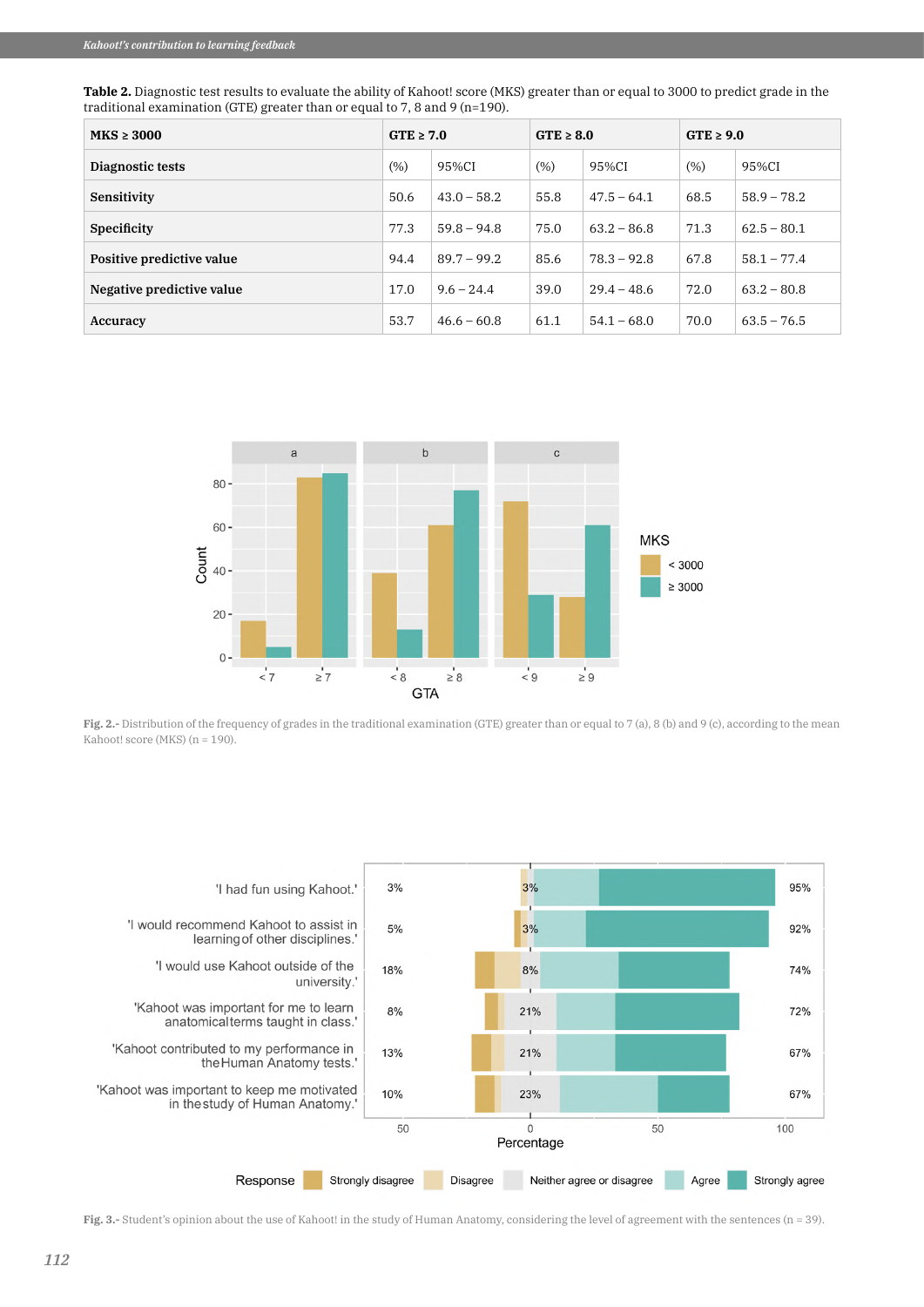## **DISCUSSION**

Kahoot! has gained prominence in the context of game-based learning (Wang, 2015; Plump and LaRosa, 2017; Wang and Tahir, 2020). This study raises the hypothesis that the Kahoot! can generate useful feedback for the student to measure the assimilation of the content taught in the lecture. This led us to investigate whether there is a relationship between the Kahoot! score and the grade in the traditional examination, as well as understanding the students' perception of the platform according to the sociodemographic characteristics. Our data shows that the performance in Kahoot! was associated with performance in the traditional examination. In addition, students were receptive to using Kahoot! in the classroom and the motivation was correlated with their age.

The parameters MKS and GTE varied in a peculiar way during the Human Anatomy course. Except for TSA2, the mean and median of MKS and GTE increased as the subject progressed, and this may be associated with the participants' natural adaptation process to Kahoot! quiz format and traditional examination throughout the course. The characteristics of TSA2 may have triggered the measurement of a smaller MKS, because in this topic the MKS represents the application of a single quiz, with non-normal distribution and low number of participants. Knowing that the TSA2 GTE was also lower compared to the others, it is possible that both scores are actually reflecting less knowledge retention in the short and medium term in that specific TSA, due to factors not controlled in this study. The correlation between MKS and GTE has already been identified in previous studies, as in a study that evaluated Kahoot! as a method to review concepts at the end of the course (Dell and Chudow, 2019). Our study is a pioneer in proposing the application of Kahoot! at the end of each lecture, in order to compare the MKS and GTE across the various topics in the course. The correlation found in this study indicates that MKS can be used as a predictor of good performance in the subject of Human Anatomy.

The ROC curve with the best AUC was the one that used score 9 as a goal in the traditional examination. This was because the overall performance of the students was high (general median of 8.8), which means that 50% of the students achieved performance in the traditional examination above 8.8. As for grade 7 in the traditional examination, the minimum parameter for approval in the subject, there was a low AUC. This may be related to the different aspects really evaluated by Kahoot! and by traditional examination, since the cognitive levels of the educational objectives of both tests were not fully equivalent. While the questions elaborated for Kahoot! involved the dimensions of the cognitive process of levels 1 (remember) and 2 (understand), the traditional examination presented questions where the student should be able to perform applications (level 3), analyses (level 4) and examinations (level 5) (Krathwohl, 2002). Thus, it was expected that it would not be completely possible to demonstrate a strong correlation between the two examination methods.

Although the global analysis of the ROC curves shows low accuracy, when considering the predictive values, interpretation from the individual aspect can be important for each student. Those with MKS  $\geq$  3000 had a 94.4%, 85.6% and 67.8% probability of obtaining a grade equal to or greater than 7, 8 and 9, respectively, according to the positive predictive value found. When it comes to the subject pass parameter  $(GTE \ge 7)$ , obtaining MKS < 3000 revealed a very low negative predictive value (17.0%), i.e., even reaching a low Kahoot! score, the student can perform well in the traditional examination. This is justified because Kahoot! evaluates the moment immediately after the lecture. The association between the categorized MKS and GTE values highlights that Kahoot! can serve as an alert for students with low MKS, demonstrating that more dedication may be needed to study the respective content for traditional summative examination.

The use of Kahoot! in the classroom can contribute to motivation, focus on the most relevant concepts and reflection on what has been assimilated (Ismail et al., 2019; Licorish et al., 2018; Ismail and Mohammad, 2017). Apart from successful prior use, the main reason for choosing the Kahoot! platform as a GSRS was to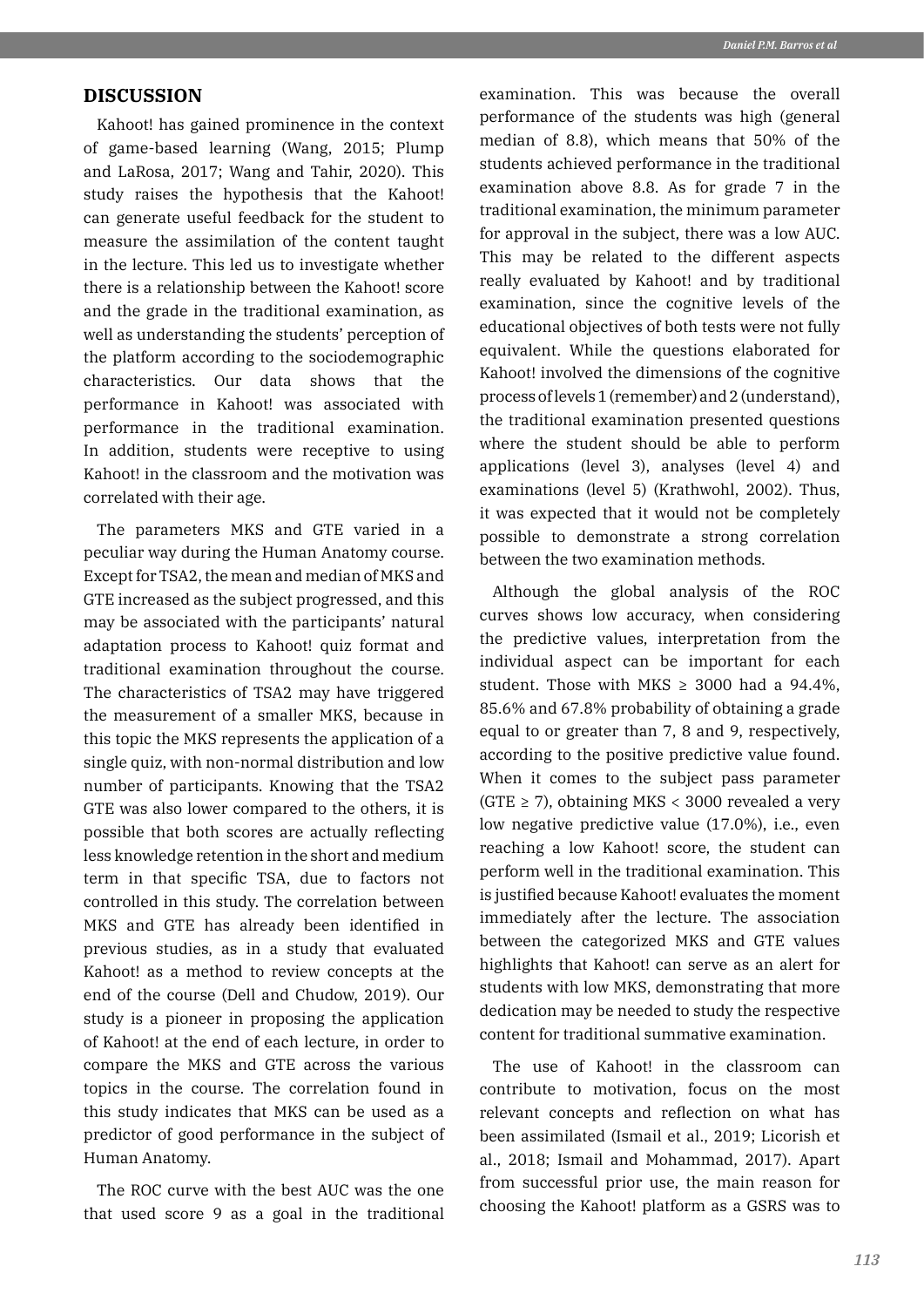keep students simultaneously focused on the same question and then discuss the answers together. Other advantages were the user-friendly interface of the platform, the possibility to add media of different formats and the quickness to apply the quiz. Furthermore, the Kahoot! quiz provides the learner with real-time feedback and does not require prior training to be implemented. The number of questions in each Kahoot! quiz was adequate for the objectives of the lecture and for the time dedicated to the execution of the activity. The sections ranged from 10 to 15 minutes, including students' connection time to the Kahoot! application, reading, answering, discussing each question, viewing the score on each question, and the final podium, which was compatible with the limited time available for teaching Human Anatomy.

Systematic reviews show moderate evidence of the effect of game-based learning on students' overall performance (Gorbanev et al., 2018; All et al., 2016: Abdulmaied et al., 2015). Specifically, Kahoot! has been associated with positive effects on learning performance and classroom dynamics, although there are studies that indicate little or no effect (Wang and Tahir, 2020; Sumanasekera et al., 2020). Our results demonstrate good feedback from students on Kahoot!, which in itself would justify its use as a complementary method. It is interesting to note that the participants have fun with Kahoot! and would indicate it in other subjects. However, there was less agreement on the importance of Kahoot! for content fixing, motivation, and final performance, which maintains that students understand Kahoot! as a method that improves classroom dynamics but has less influence on their learning process. Regarding the age group, it is known that age is a factor that influences the receptivity to the use of applications and online platforms as a pedagogical practice (Fan et al., 2016). Our results show that the motivation for the study linked to the emotional connection generated by using the Kahoot! platform has suffered from age factor, being more intense among younger individuals.

Finally, Kahoot! presents some peculiarities from the pedagogical point of view. In fact,

game-based learning is not restricted to a specific learning theory and uses elements of constructivism, humanism, cognitivism and behaviorism (Wu et al., 2012). Kahoot! sessions bring aspects of stimulus and reinforcement seen in behaviorism, through the typical dynamics of games, but there is no aspect of repetition of behavior to generate learning. The game sessions involve humanistic characteristics such as trust, freedom to participate and student self-knowledge, however the pace is not determined by the student. Thus, the authors consider that the most striking principles of Kahoot! sessions are related to constructivist cognitivism, since students are challenged, and given the difficulties of assimilation by the professor's proposal, they undergo a process of modification, adaptation, and restoration of balance. Therefore, the student adapts to the process, and is educated to learn.

#### **Limitations**

This study has several limitations. First, the sample was restricted to students of only one course, which prevented the presentation of reproducibility of results in another group. Second, there was no rigor regarding the participation of the students in the Kahoot! sessions. This may have contributed to a greater participation of those who liked the subject and eventually had better results, as it was a voluntary activity that required the student to remain in the classroom for a longer period. The use of codes to maintain the anonymity of students was an alternative employed to minimize the lack of adherence by the fear of exposure. Thirdly, there were also technical limitations regarding the applicability of the method, such as the need for the student to have smartphone and internet access at the time of the quiz. It was therefore not uncommon for some students to just attend the sessions without participating in the game. Furthermore, the demand for digital resources such as a computer and an image projector or TV was also a limiting factor, especially in the TSA2, as most classes on this topic were taught in the anatomy laboratory. The lack of these devices in the laboratory prevented the application of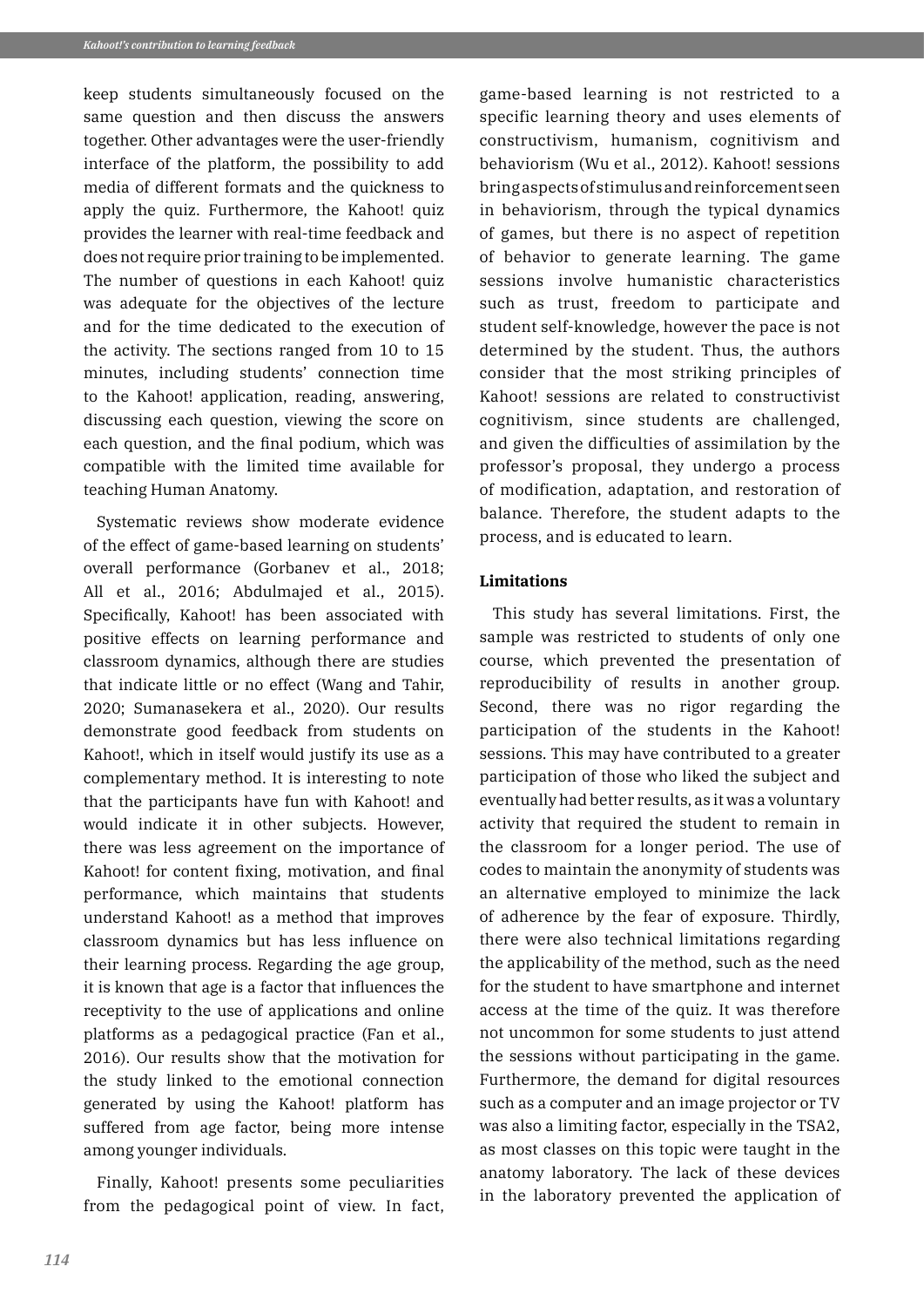Kahoot! at the end of some of the lectures. Lastly, the quality of internet access may also have been a source of bias in the quiz result, as Kahoot! counts the response time to generate the score obtained, which may have benefited students that had a smartphone with a better processor and internet data provider.

### **CONCLUSION**

The performance in the Kahoot! quiz is associated with performance in the traditional examination, which can provide the student with immediate feedback on the retention of the exposed content, and can serve as a predictor of final performance, although the two processes have differences in the dimension of the assessed cognitive process. Students understand that this instrument makes classroom dynamics more interactive and assists in content fixation, motivation, and academic performance. The motivation generated using technologies such as the Kahoot! platform in the classroom can be influenced by the age of students.

#### **REFERENCES**

ABDULMAJED H, PARK YS, TEKIAN A (2015) Assessment of educational games for health professions: A systematic review of trends and outcomes. *Med Teach*, 37(S1): S27-S32.

AKTEKIN NÇ, ÇELEBI H, AKTEKIN M (2018) Let's kahoot! Anatomy. *Int J Morphol*, 36(2): 716-721.

ALL A, CASTELLAR EPN, LOOY JV (2016) Assessing the effectiveness of digital game-based learning: Best practices. *Comput Educ*, 92: 90-103.

CALDWELL JE (2007) Clickers in the large classroom: Current research and best-practice tips. *CBE Life Sci Educ*, 6(1) :9-20.

DELL KA, CHUDOW MB (2019) A web-based review game as a measure of overall course knowledge in pharmacotherapeutics. *Curr Pharm Teach Learn*, 11(8): 838-842.

EGARTER S, MUTSCHLER A, TEKIAN A, NORCINI J, BRASS K (2020) Medical assessment in the age of digitalisation. *BMC Med Educ*, 20(1): 101.

ESTAI M, BUNT S (2016) Best teaching practices in anatomy education: A critical review. *Ann Anat*, 208: 151-157.

FAN S, RADFORD J, FABIAN D (2016) A mixed-method research to investigate the adoption of mobile devices and Web2.0 technologies among medical students and educators. *BMC Med Inform Decis Mak*, 16(1): 43.

GORBANEV I, AGUDELO-LONDOÑO S, GONZÁLEZ RA, CORTES A, POMARES A, DELGADILLO V, YEPES FJ, MUÑOZ Ó (2018) A systematic review of serious games in medical education: quality of evidence and pedagogical strategy. *Med Educ Online*, 23(1): 1-9.

GRAHAM K (2015) TechMatters: Getting into Kahoot!(s): Exploring a game-based learning system to enhance student learning. *Loex Q*, 42(3): 6-7.

GUIMARÃES B, DOURADO L, TSISAR S, DINIZ JM, MADEIRA MD, FERREIRA MA (2017) Repensar a anatomia: Como superar os desafios da evolução da educação médica. *Acta Med Port*, 30(2): 134-140.

ISMAIL MAA, AHMAD A, MOHAMMAD JAM, FAKRI NMRM, NOR MZM, PA MNM (2019) Using Kahoot! as a formative assessment tool in medical education: A phenomenological study. *BMC Med Educ*, 19(1): 230.

ISMAIL MAA, MOHAMMAD JAM (2017) Kahoot: A promising tool for formative assessment in medical education. *Educ Med J*, 9(2): 19-26.

KRATHWOHL DR (2002) A revision of bloom's taxonomy: An overview. *Theory Pract*, 41(4): 212-218.

KÜÇÜK S, KAPAKIN S, GÖKTAŞ Y (2016) Learning anatomy via mobile augmented reality: Effects on achievement and cognitive load. *Anat Sci Educ*, 9(5): 411-421.

LALL P, REES R, YI LAW GC, DUNLEAVY G, COTIČ Ž, CAR J (2019) Influences on the implementation of mobile learning for medical and nursing education: Qualitative systematic review by the digital health education collaboration. *J Med Internet Res*, 21(2): e12895.

LICORISH SA, OWEN HE, DANIEL B, GEORGE JL (2018) Students' perception of Kahoot!'s influence on teaching and learning. *Res Pract Technol Enhanc Learn*, 13(1): 1-23.

NIEDER GL, PARMELEE DX, STOLFI A, HUDES PD (2005) Teambased learning in a medical gross anatomy and embryology course. *Clin Anat*, 18(1): 56-63.

PATHER N, BLYTH P, CHAPMAN JA, DAYAL MR, FLACK NAMS, FOGG QA, GREEN RA, HULME AK, JOHNSON IP, MEYER AJ, MORLEY JW, SHORTLAND PJ, ŠTRKALJ G, ŠTRKALJ M, VALTER K, WEBB AL, WOODLEY SJ, LAZARUS MD (2020) Forced disruption of Anatomy Education in Australia and New Zealand: An acute response to the Covid-19 pandemic. *Anat Sci Educ*, 13(3): 284-300.

PAYNE KFB, WHARRAD H, WATTS K (2012) Smartphone and medical related App use among medical students and junior doctors in the United Kingdom (UK): A regional survey. *BMC Med Inform Decis Mak*, 12(1): 121.

PLUMP CM, LAROSA J (2017) Using Kahoot! in the classroom to create engagement and active learning: a game-based technology solution for eLearning novices. *Manag Teach Rev*, 2(2): 151-158.

RONDON S, SASSI FC, FURQUIM DE ANDRADE CR (2013) Computer game-based and traditional learning method: A comparison regarding students' knowledge retention. *BMC Med Educ*, 13(1): 30.

RUZYCKI SM, DESY JR, LACHMAN N, WOLANSKYJ-SPINNER AP (2019) Medical education for millennials: How anatomists are doing it right. *Clin Anat*, 32(1): 20-25.

SHAFFER K (2004) Teaching anatomy in the digital world. *N Engl J Med*, 351(13): 1279-1281.

SINGH K, BHARATHA A, SA B, ADAMS OP, MAJUMDER MAA (2019) Teaching anatomy using an active and engaging learning strategy. *BMC Med Educ*, 19(1): 149.

SUMANASEKERA W, TURNER C, LY K, HOANG P, JENT T, SUMANASEKERA T (2020) Evaluation of multiple active learning strategies in a pharmacology course. *Curr Pharm Teach Learn*, 12(1): 88- 94.

TURNEY BW (2007) Anatomy in a modern medical curriculum. *Ann R Coll Surg Engl*, 89(2): 104-107.

WANG AI (2015) The wear out effect of a game-based student response system. *Comput Educ*, 82: 217-227.

WANG AI, TAHIR R (2020) The effect of using Kahoot! for learning – A literature review. *Comput Educ*, 149: 103818.

WILSON AB, NOTEBAERT AJ, SCHAEFER AF, MOXHAM BJ, STEPHENS S, MUELLER C, LAZARUS MD, KATRIKH AZ, BROOKS WS (2020) A look at the Anatomy Educator job market: anatomists remain in short supply. *Anat Sci Educ*, 13(1): 91-101.